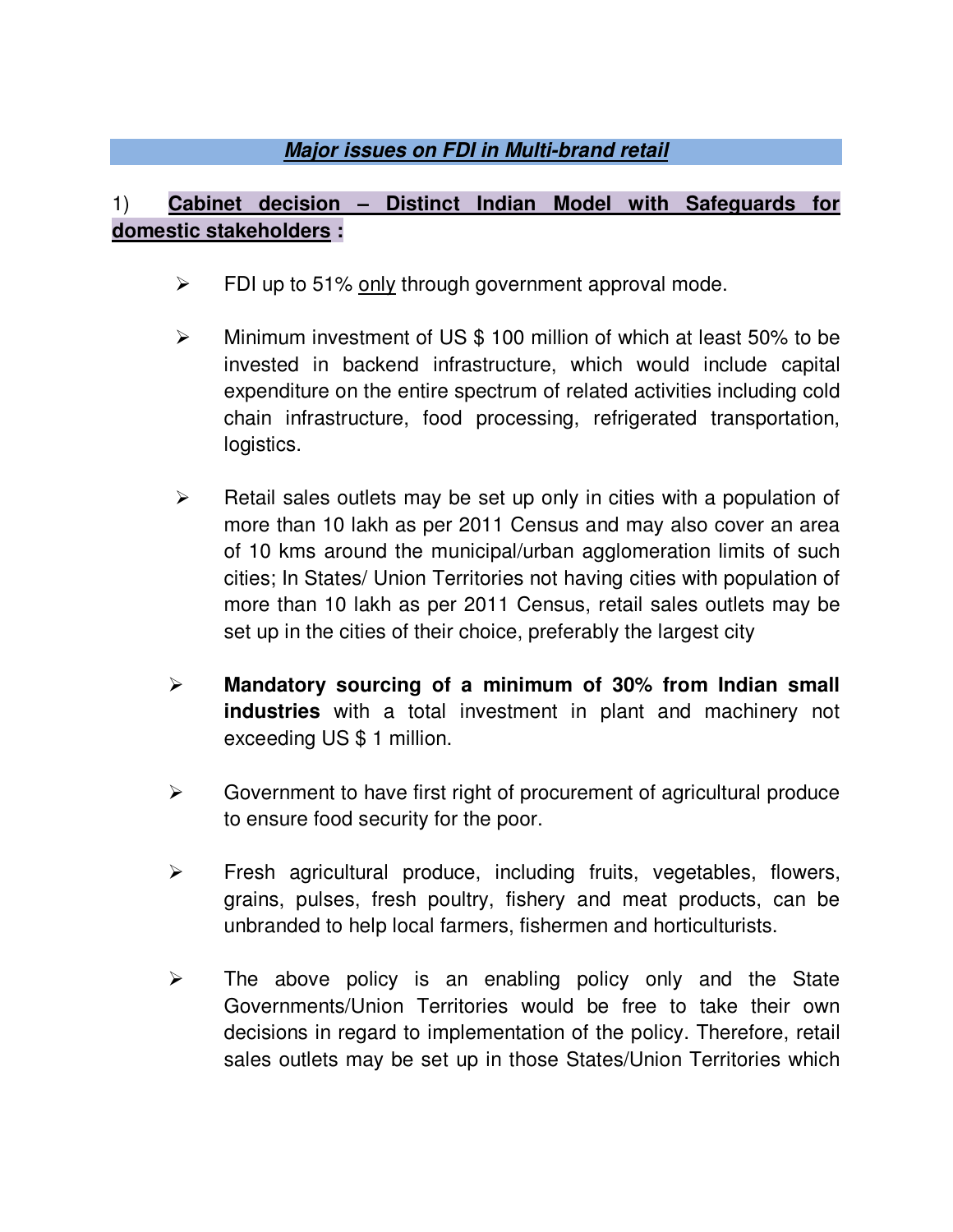have agreed, or agree in future, to allow FDI in MBRT under this policy.

#### 2) **Context**

India is the second largest producer of fruits and vegetables in the world with an annual production of 240 million tonnes, yet the post-harvest losses are unacceptably high, hovering in the range of 35-40%. There are huge weaknesses in the entire food value chain infrastructure in absence of adequate cold chain facilities, storages and transportation facilities. As a result what can be marketed and sold perishes. Filling the infrastructure gap requires massive private sector investments.

The Government has been grappling with the challenge of high food inflation which is now a cause of serious concern. The farmers are not getting remunerative prices for their produce as middlemen dominate the agriculture Mandis while the consumer ends up paying more than 5 times the price secured by the farmers.

 DIPP released a discussion paper on "Foreign Direct Investment in Multi-Brand Retail Trading", on July 6, 2010.

In response to the discussion paper, comments from 175 respondents and nine Ministries/ Departments of the Government of India were received. Keeping in view the diversity of responses and respondents, a Committee, chaired by the Department of Consumer Affairs and including representatives from the Department of Agriculture & Cooperation, Department of Commerce, Department of Economic Affairs, Ministry of Micro, Small & Medium Enterprises and this Department was constituted, to examine the responses and provide necessary inputs for policy action.

- Committee of Secretaries on July 22, 2011 gave detailed recommendations on the policy and Union Cabinet finally approved the policy on 24 November 2011.
- $\triangleright$  However, implementation of the proposal had been deferred, for evolving a broader consensus on the subject on 7.12.2011.
- $\triangleright$  In pursuance of the aforestated decision of the Cabinet, discussions have been held with State Governments, representatives of consumer associations/organizations, micro & small industry associations, farmers' associations and representatives of food processing industry and industry associations. The Chief Ministers of Delhi, Assam, Maharashtra, Andhra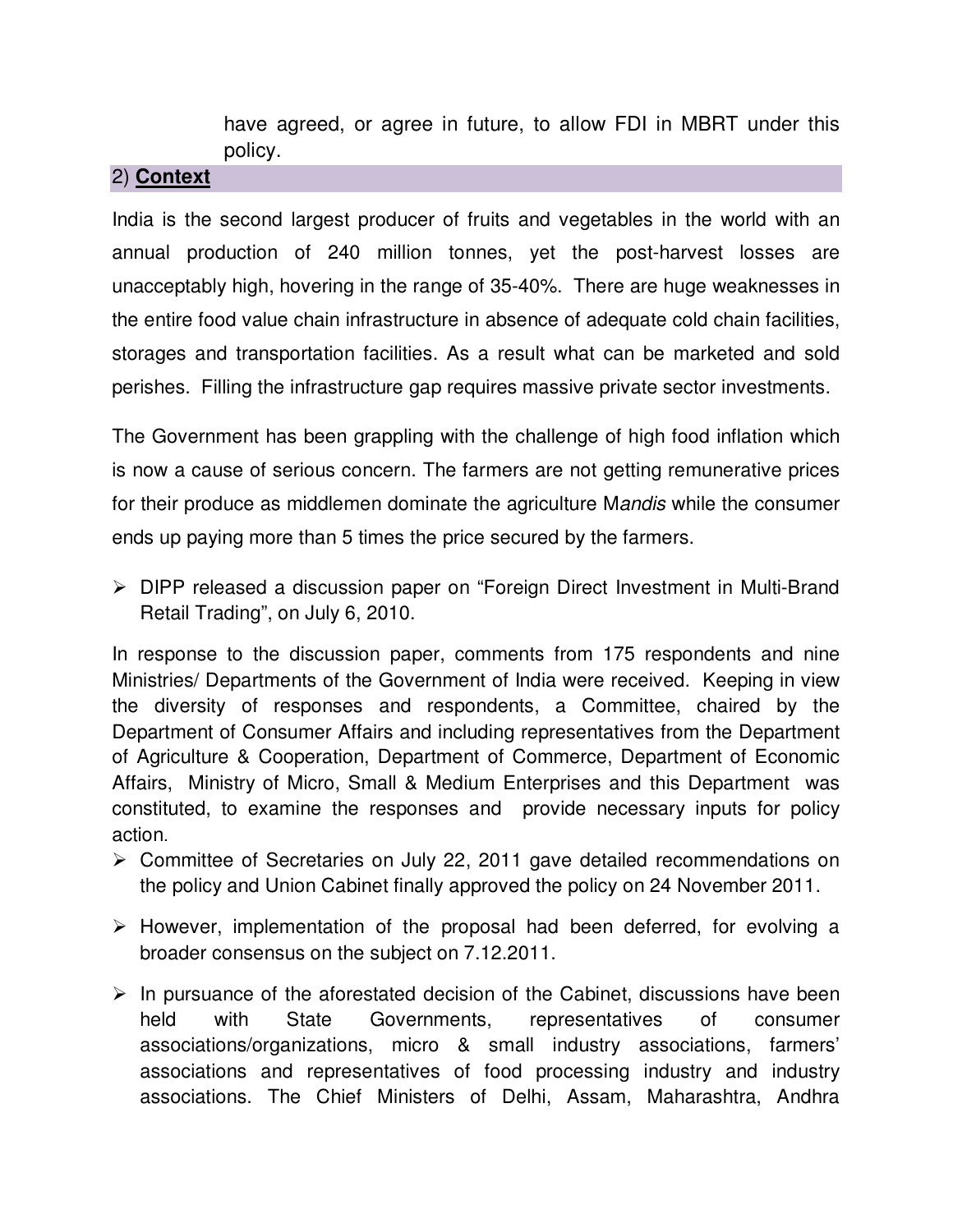Pradesh, Rajasthan, Uttarakhand, Haryana and Governments of the State of Manipur and the Union Territory of Daman & Diu and Dadra and Nagar Haveli, have expressed support for the policy in writing. The Chief Minister of Jammu & Kashmir, through his press statements, has publicly endorsed the policy and asked for its implementation. The State Governments of Bihar, Karnataka, Kerala, Madhya Pradesh, Tripura and Odisha have expressed reservations.

 $\triangleright$  During the consultations with the stakeholders, views for and against FDI in multi-brand retail trading were expressed. On balance, however, the discussions generally indicated support for the policy, subject to the introduction of adequate safeguards. The cabinet removed the Pause from the decision on 14.09.2012

## 3) **Expected gains from FDI in Multi Brand Retail for different stakeholders :**

• **Farmers**

- a) FDI in retail will encourage direct procurement from farmers to enable them secure higher price. Procurement of fruits, vegetables, flowers, grains, pulses, fresh poultry, fishery and meat products will directly benefit Farmers.
- b) At least 50% of total FDI brought in shall be invested in 'backend infrastructure' which will largely be in villages.
- c) This will create storage and cold storage facility which will greatly benefit farmers as 35-40% of Fruits and vegetables go waste due to lack of these facilities.
- d) Farm produce will directly reach store further reducing wastage. Ultimate result is more gains for farmers.
- e) As supply chain efficiencies are built up, post-harvest losses will be considerably reduced, thereby enabling remunerative prices to farmers.

## • **Rural Youth**

- A) Imparting necessary skill sets in a whole new range of activities
- B) Large-scale investment in the retail sector especially in backend infrastructure will provide substantive gainful employment opportunities in the entire range of activities from the backend to the frontend retail business. **Employment opportunities for over 1 crore youth,**
- C) Employment opportunities in front end stores for manning the counters.
- **Consumer**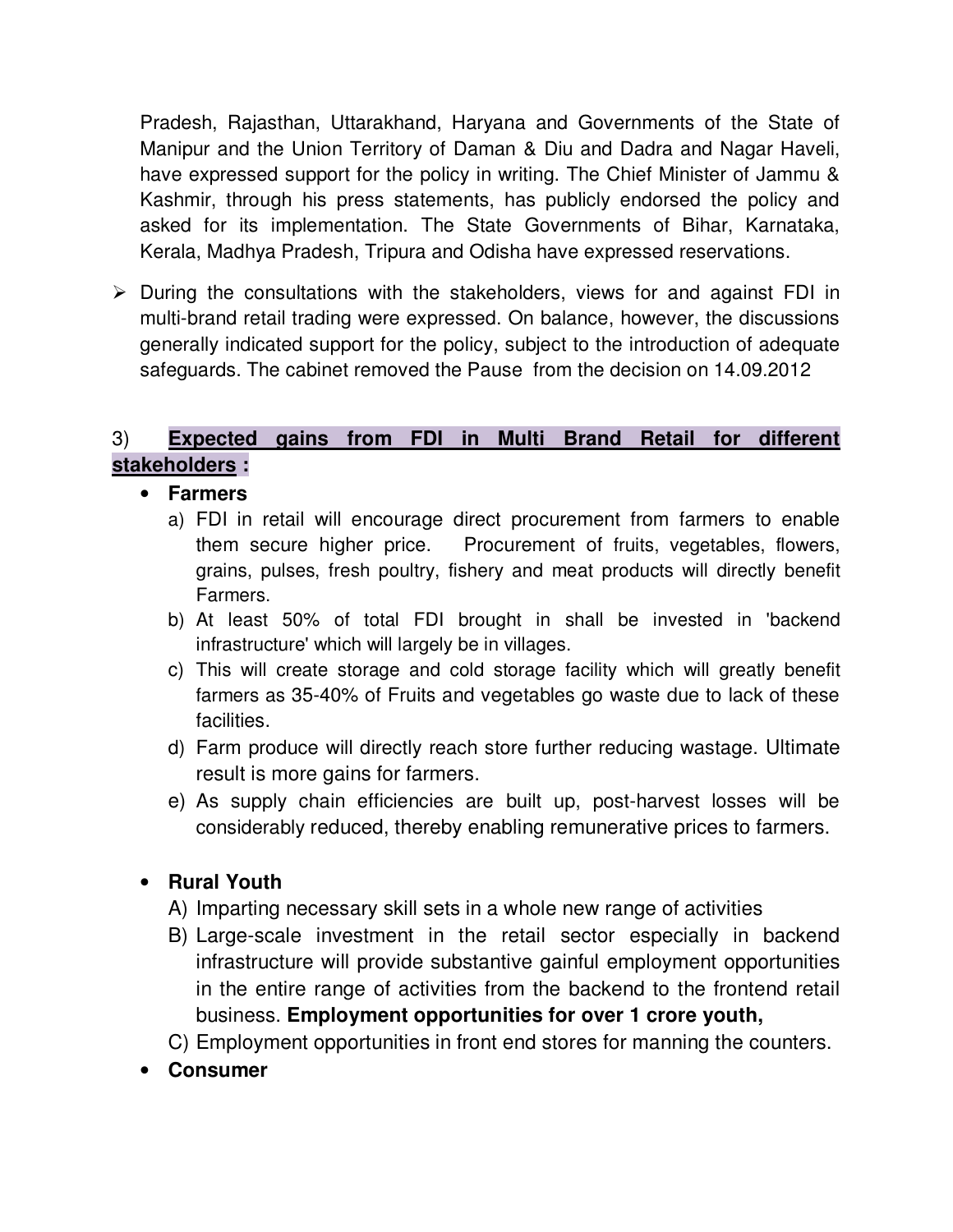- a) Improvement in product quality as a result of strengthening of backend infrastructure due to technological upgradation, efficient grading, sorting and packaging; efficient testing; quality control and product standardization resulting in better quality products not only for domestic consumers but also for exports.
- b) Lower prices and more choice for consumers
- c) Strengthening of supply chain infrastructure for all products ranging from storage to processing and manufacturing infrastructure. This would ensure easing of supply chain bottlenecks, and supply flows in accordance with demand thereby having a salutary impact on inflationary pressures.

## • **Small industry**

- a) The safeguard pertaining to a minimum of 30% procurement from Indian small industries would provide the necessary scales for these entities to expand capacities in manufacturing thereby creating more employment and also strengthening the manufacturing base of the country.
- b) Fillip to local value addition and domestic manufacturing by SMEs
- c) Technology upgradation of SMEs
- **Small retailer**
- a) The entry of FDI into the sector will also incentivize existing traders and retail outlets to upgrade and become more efficient, thereby providing better services to the consumers as also better remuneration to the producers from whom they source their products.
- b) Opportunity of sourcing high quality produce at low price from wholesale cash and carry point.

### **Concerns expressed**

### **The policy will kill the small retailers/traders :**

 $\triangleright$  Domestic organized retail already exists such as 'Big bazar', 'Reliance Fresh', 'More', 'Big Apple', 'Spencers', 'Croma' etc. These co-exist with the small 'kirana' stores and the unorganized retail sector. It has been found that there was a strong competitive response from traditional retail to these organized retailers, through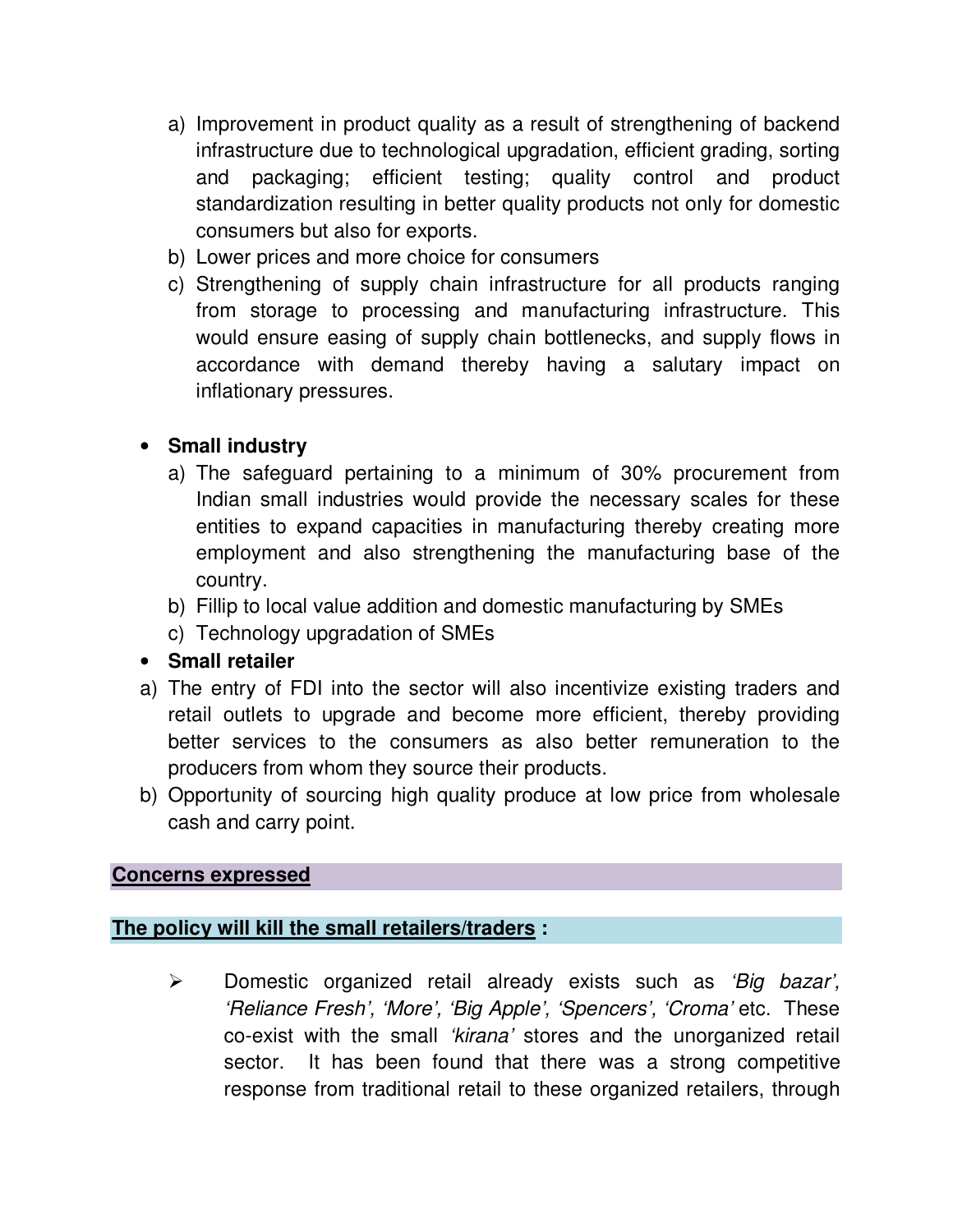improved business practices and technology upgradation, so much so that some of the organized retail chains like 'Vishal Mega Mart', 'Subhiksha' etc. have closed down in a number of locations while others have reduced the scale and spread of their operations. Hence, it is not correct to say that organized retail would wipe out small retailers/traders and stores.

- $\triangleright$  In any case the policy is limited to cities of population of more than 1 million and for the rest of the country small retailers will be continue to benefit from existing policy which allows 100% FDI upto wholesale cash and carry point.
- $\triangleright$  Global experience also indicates that organized and unorganized retail co-exist and grow. For example, in the case of China, employment in the retail and wholesale trade increased from 4% of the total labour force in 1992, when FDI in retail was first permitted, to about 7% in 2001. The number of traditional retailers also increased by around 30% in the same period. The number of small outlets increased from 1.9 million to over 2.5 million and employment in these sectors increased from 28 million people to 54 million. (Source : FICCI – ICICI Property Services Report – February 2005).
- $\triangleright$  Similarly, in Indonesia, even after several years of the setting up of super-markets 90% of the fresh food and 70% of all food continues to be sold through traditional retailers. No where does international experience indicate the decline of domestic unorganized retail as a result of the opening of the retail sector to organized retail whether domestic or through FDI.

# (b) **As a result of this policy, the Indian market will be flooded by Chinese products**

 $\triangleright$  Entry of goods into a market is not a function of FDI policy but of the export import policy. If foreign goods are imported into the country, Indian goods are also exported to other countries. Therefore, twoway trade is a feature of the current globalized world.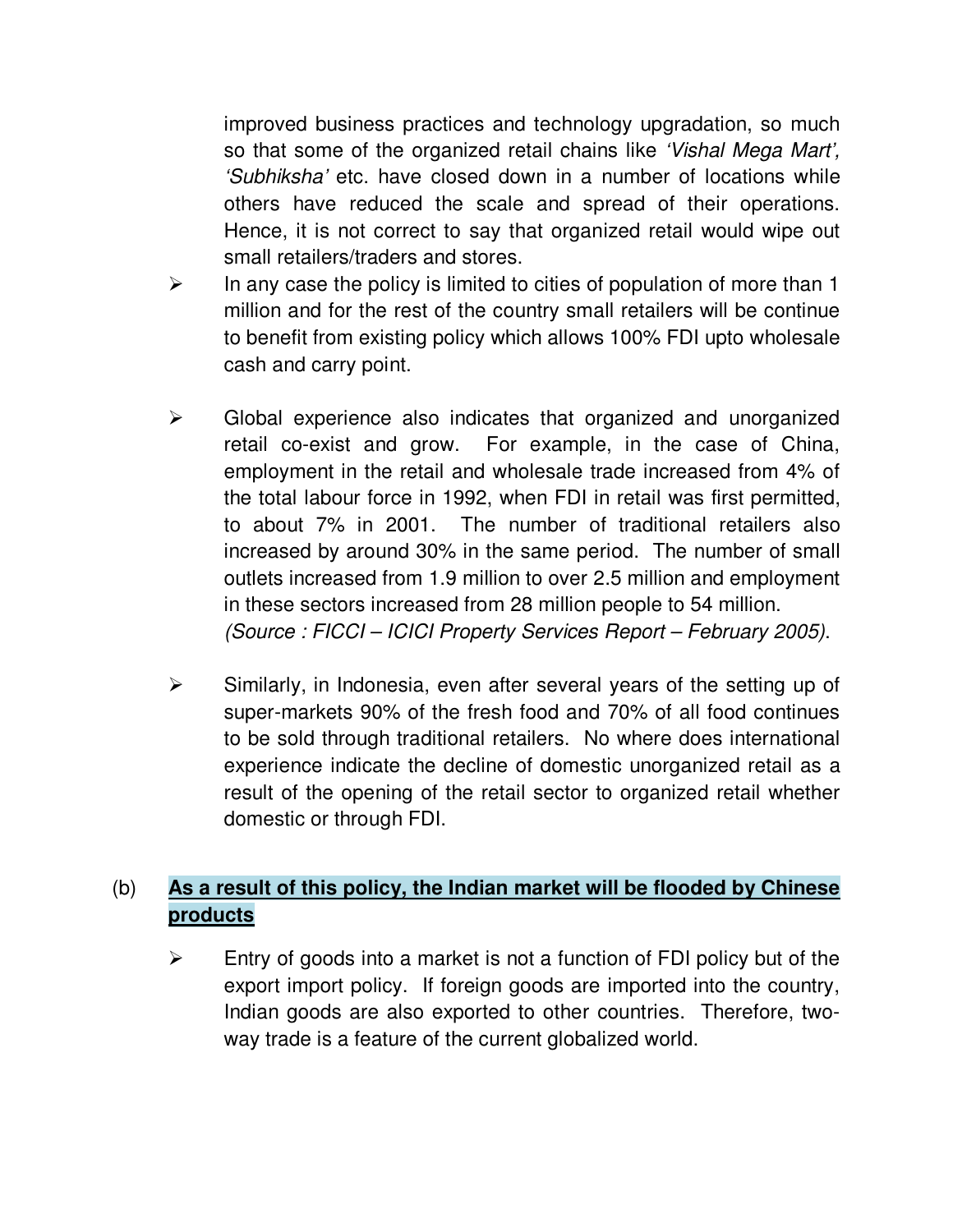- $\triangleright$  In order to boost small-scale industry in the country, 30% sourcing has been made mandatory. This will provide the required scale for these enterprises to undertake capacity expansion and upgrade their technology, design, quality and skills. The sourcing condition will also enable the small enterprises to get integrated with global retail chains. This in turn will enhance their capacity to export products from India.
- $\triangleright$  The safeguard pertaining to a minimum of 50% investment being made in backend infrastructure provides a powerful incentive for investors to use the investments so made in the backend infrastructure to produce/source products locally rather than import from outside which would necessarily carry the additional costs of tariffs, insurance and freight. Given this situation, it would make very little economic sense for these retailers to go in for large scale imports.

## (c) **Foreign retailers will resort to predatory pricing**

- $\triangleright$  A strong legal framework in the form of the competition commission which covers all sectors, is available to deal with any anti-competitive practices, including predatory pricing.
- $\triangleright$  The calibrated approach provided in this policy will ensure limited presence of such entities which would make it difficult for them to stifle competition. On the other hand, however, the squeezing of distribution margins through supply chain efficiencies would prompt the existing retailers to re-invent themselves, thereby benefitting the consumers.
- $\triangleright$  One of the criticisms of some of the international retailers is that their low prices are possible on account of exploitative labour/employee practices adopted by them. India has one of the strongest set of labour laws and regulations in the world, a proper implementation of